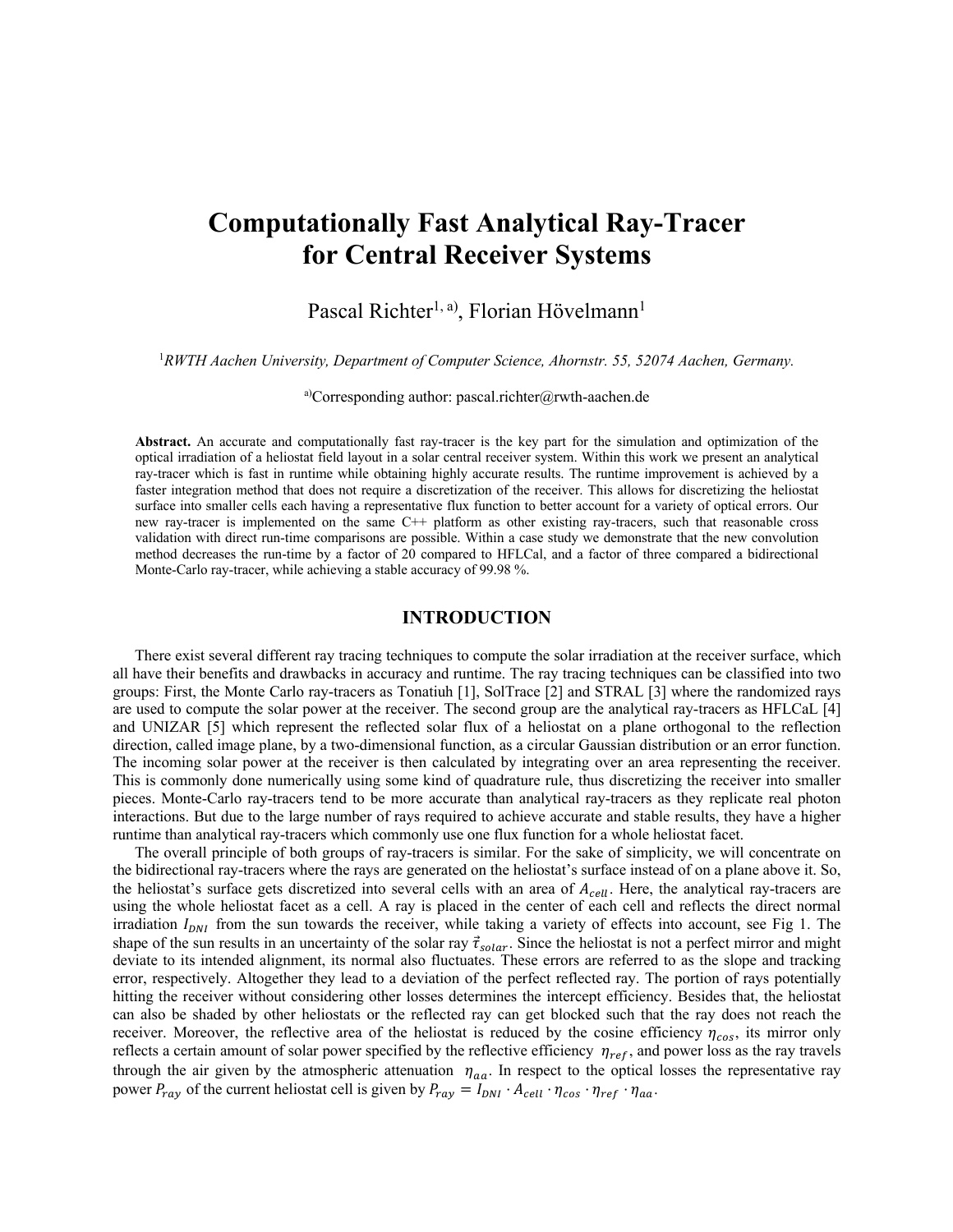

**FIGURE 1.** Illustration of the ray disturbance and its causes. The heliostat is shown in blue and the receiver in green.

Besides the described heliostat blocking and shading, the tower is also casting a shadow and certain receiver types can block incoming rays. Blocking and shading calculations are almost equally for each ray tracer. For the Monte Carlo methods, a perturbed version of the representative ray is evaluated whereas analytical ray-tracers use the ideal reflected ray. The ray is then traced, i.e., it is checked for intersections with potential blocking heliostats. Moreover, to encounter shading effects, intersections of the incoming sun ray with potential shading heliostats as well as the tower are evaluated.

To accelerate this process, for each heliostat a set of potentially shading or blocking heliostats is precomputed by using a simplified representation of the heliostats and rays. With this preselection, a single ray just needs to evaluate against this list of objects instead of testing all heliostats in the field.

An accurate computation of the shading and blocking effects is one of the main reasons for a large number of needed rays for the Monte Carlo ray-tracer. On the other hand, a problem with existing analytical ray-traces is, that so far just one ray (or flux) represents a whole facet of a heliostat. This causes inaccuracies as the ideal reflected ray in the facet center either is blocked/shaded, or not. Thus, a partial blocking or shading of a facet is often not considered.

As a last step for all non-blocked/shaded rays, the ray-tracer is calculating interceptions with the receiver. The Monte Carlo ray tracing methods are utilizing the straightforward approach of computing whether the perturbed ray is intersecting the receiver or not. Since this is a common task in the field of computer graphics, it is accelerated a lot by existing methods such as using axis-aligned bounding boxes for the receiver. When enough rays are generated the ray disturbance is accurately represented. Furthermore, as ray intersections can easily be calculated for different geometry, Monte Carlo ray tracing methods are suitable for complex cases where analytical techniques are not applicable anymore. However, considering the computational effort involved in simulating a vast number of rays, these methods have a comparatively long processing time. Analytical ray-tracers, on the other hand, calculate the intercept efficiency by integrating the flux function over an area that represents the receiver. This can also be seen as computing the probability of the ideal reflected ray being perturbed in such a way that it intersects the receiver. Multiplying the probability with the ray power then gives the incoming power at the receiver. Therefore, flux functions consist of a two-dimensional probability density function that is scaled by a factor representing the total power reflected by the heliostat. Since these functions are often defined on a plane orthogonal to the ideal reflected ray, the receiver needs to be mapped onto the plane. To integrate over the resulting area most existing ray-tracers are using some kind of quadrature rule meaning that the receiver surface is discretized into smaller pieces. However, these types of integration methods are computational expensive which is one reason why analytical ray-tracer use one ray per facet. In the following we present our convolution ray-tracer which addresses these issues.

## **CONVOLUTION RAY-TRACER**

Our new Gaussian convolution method aims to deliver a higher precision for the computation of the received solar power on the receiver. This is achieved by rasterizing the heliostat's surface in a number of cells and using an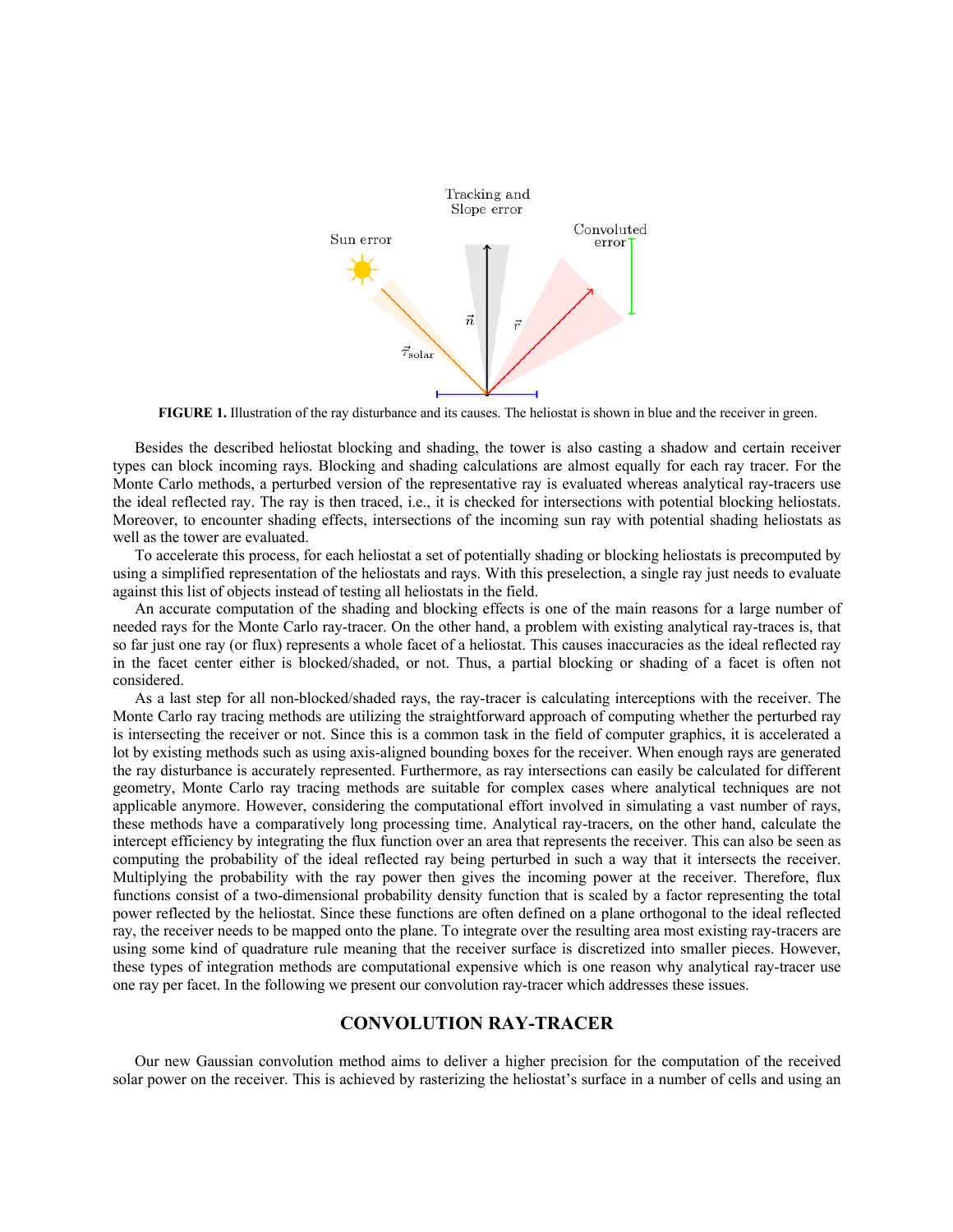accelerated method to evaluate each cell. Similar to HFLCal [9] and based on the idea of Rabl [8], we model the sun error with a Gaussian distribution. However, in contrast to HFLCal our ray-tracer can model different tracking and slope errors in vertical and horizontal direction. With the Central Limit Theorem these Gaussian distributions are convoluted to two Gaussian distribution with standard deviations  $\sigma_{hor}$  and  $\sigma_{vert}$  for the horizontal and vertical direction, respectively. The horizontal and vertical directions are defined relative to the cell and its normal and the convoluted deviation directions are obtained using a rotation [7]. As two separate Gaussian distributions are used to describe horizontal and vertical deviation of the perfect reflected ray, our two-dimensional probability density function is given by

$$
f(x,y) = \frac{1}{2\pi\sigma_{hor}\sigma_{vert}} \cdot exp\left(\frac{-1}{2}\left(\frac{x^2}{\sigma_{hor}^2} + \frac{y^2}{\sigma_{vert}^2}\right)\right)
$$
 (1)

Besides a better representation of photon interactions, the fine discretization also improves accounting for blocking and shading effects. After accounting for blocking and shading effects, the power at the receiver from each heliostat cell is then calculated in two steps. First the area corresponding to the receiver on the image plane where the bivariate Gaussian distribution is defined is computed, see Fig. 2.



**FIGURE 2.** Sketch for the perspective projection of the receiver area onto the plane where the bivariate Gaussian distribution is defined.

Thus, we need to compute the integral over each cell area *D*,

$$
P_{\rm int}(D) = \iint\limits_D f(x, y) \ dA \tag{2}
$$

The area is obtained by a perspective projection of the receiver onto the image plane. Projecting a corner of the receiver requires only one matrix multiplication and gives the projected point in local coordinates of the image plane. A perspective projection results in an exact representation of the receiver for the case of a perturbed version of the ideal reflected ray, because if such a ray intersects the area it will also hit the receiver. To also account for tower blocking in the case of a cavity receiver, the polygonal receiver represenation gets cut by computing its intersections with two lines representing the blocking boundaries of the receiver [7]. Now, on the resulting polygon we need to evaluate the integral of the bivariate Gaussian distribution. Instead of using a quadrature rule to solve the integral as it is commonly done our ray-tracer directly integrates over the polygon in an efficient and accurate manner with a method developed by Di Donato et al. [6] which got extended in [10] to handle arbitrary polygons. Thus, the algorithm evaluates the integral over the complementary region  $\acute{D}$ , i.e., over the outer region of the polygon. As the bivariate Gaussian distribution  $f(x, y)$  is a probability density function it holds that

$$
\int_{-\infty}^{\infty} \int_{-\infty}^{\infty} f(x, y) \, dx dy = 1 \Rightarrow P_{\text{int}}(D) = 1 - P_{\text{int}}(\overline{D}). \tag{3}
$$

To compute  $P_{int}(\vec{D})$  the algorithm divides the region  $\vec{D}$  into angular regions  $A_i$  as illustrated in Fig. 3 and relies on a fast method to evaluate the integral over those regions. For each vertex  $V_i$  of the Polygon a corresponding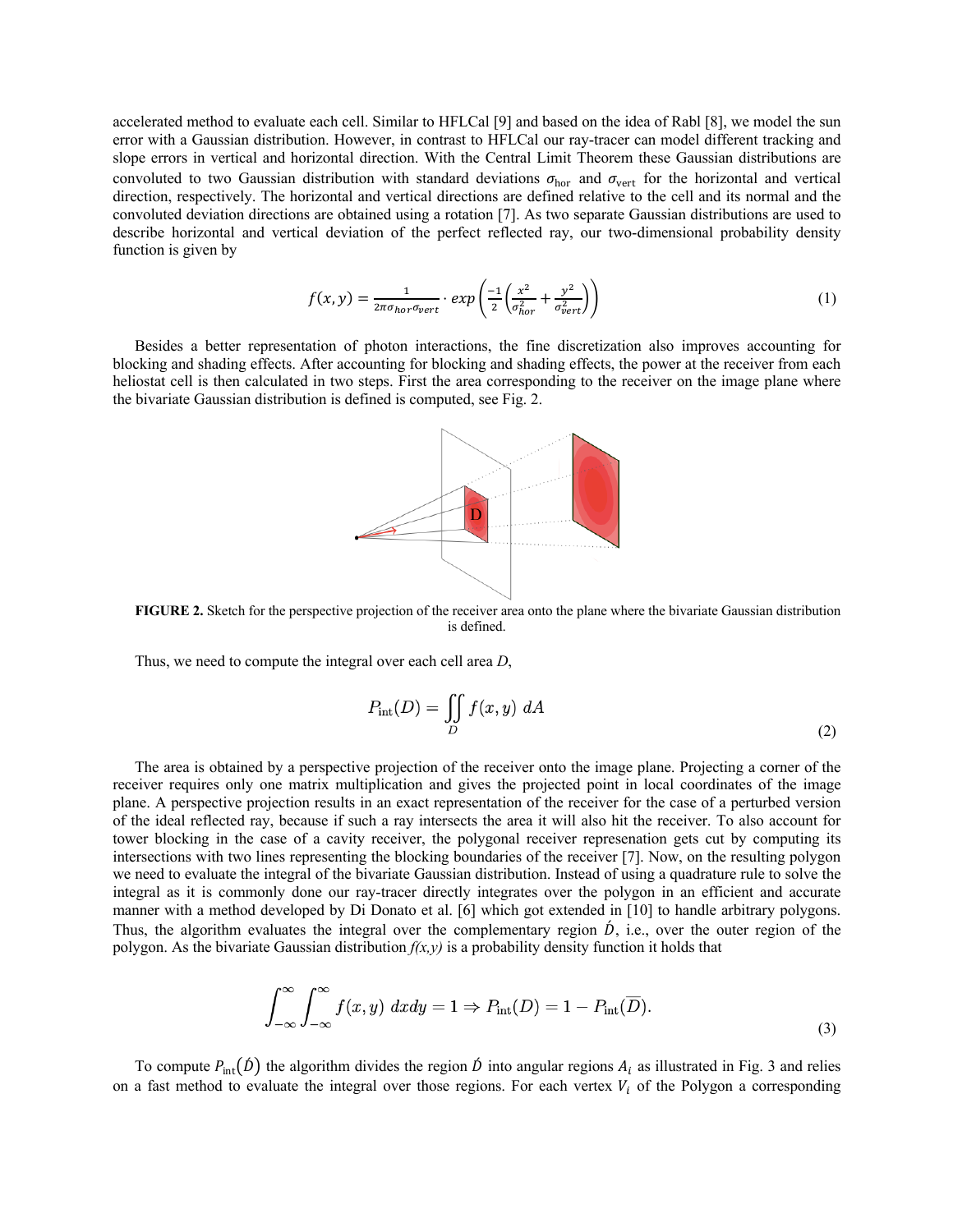angular region  $A_i$  is introduced. The angular regions  $A_i$  are defined as the semi-infinite part bounded by two intersecting lines [6] as shown in Fig. 3. Before calculating the integral over these regions, the integrand of  $P_{\text{int}}(D)$ is reduced by substitution to

$$
P_{\rm int}(D) = P'_{\rm int}(D') = \frac{1}{2\pi} \iint_{D'} \exp\left(-\frac{u^2 + v^2}{2}\right) du dv, \ u = \frac{x}{\sigma_x}, \ v = \frac{y}{\sigma_y}.
$$
\n(4)

Note that the polygon D' also has to be given in coordinates of  $u$  and  $v$  and thus is obtained by using the same substitution. The corresponding coordinate transformation matrix is added to the transformation matrix used to project the receiver such that the polygon is directly given in coordinated of *u* and *v* . With this substitution a circular symmetric bivariate Gaussian distribution is reached. This property is required in order to calculate the integral over an angular region  $A_i$ , such that

(5)

**FIGURE 3.** Angular regions of a polygon with four vertices [7].

 $A_3$ 

Due to the circular symmetry, a rotation of the axes can be performed without changing the result. Therefore, the axes can be rotated such that the line *L* of an angular region as shown in Fig. 4 coincide with the positive u-Axis [6]. The line *L* is defined by the Vertex *V* and the origin. Its corresponding angular region is described using the distance from the origin to the vertex *V* and the angles  $\theta_1$  and  $\theta_2$ . From now on the axes are assumed to be rotated but are still referred to as *u* and *v*.



Using polar coordinates centered at the vertex  $V$  with the distance  $R$  from the origin, we get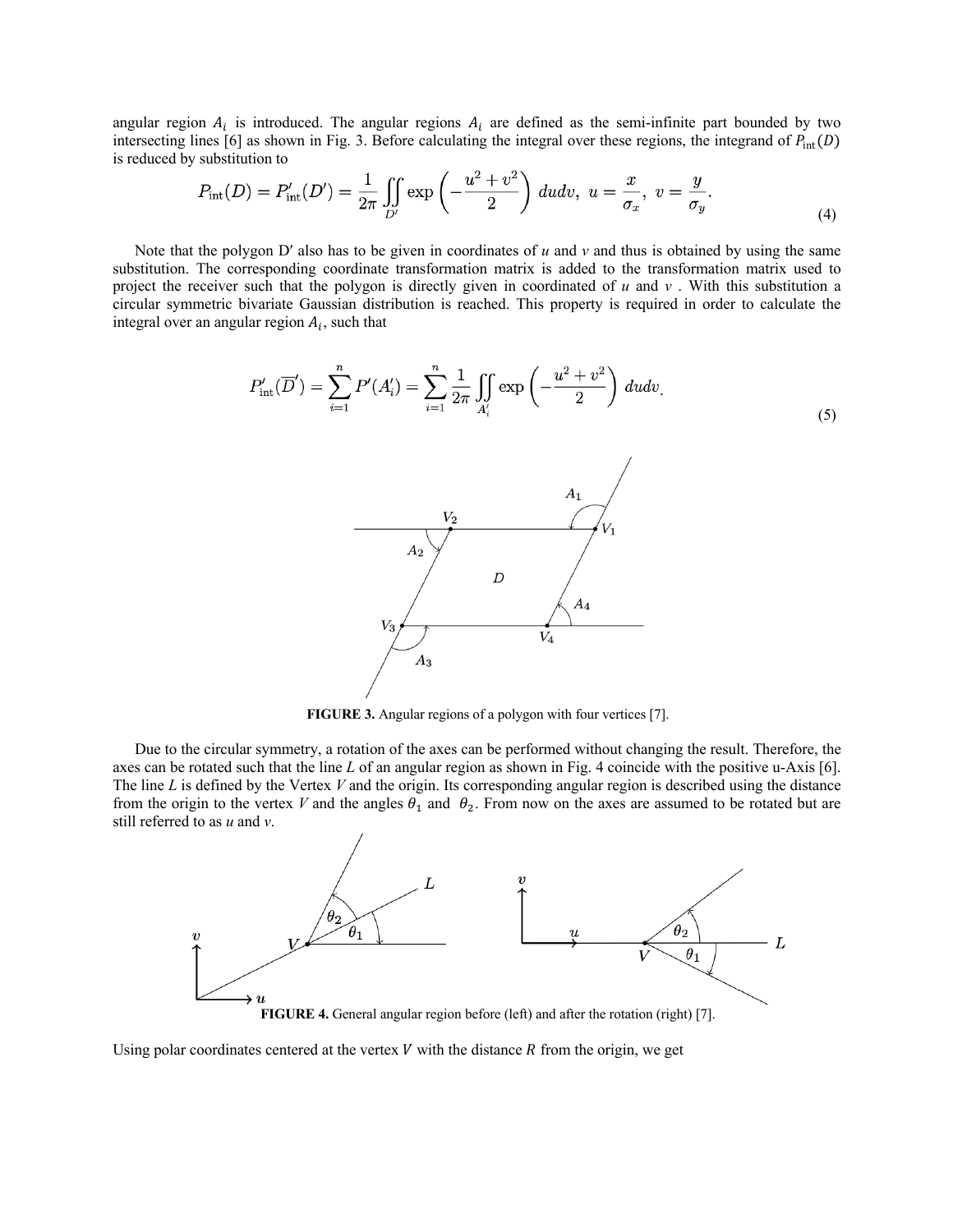$$
P'(A'_i) = \frac{1}{2\pi} \int_{\theta_1}^{\theta_2} \int_0^{\infty} \exp\left[ -\frac{1}{2} \left( R^2 + 2rR\cos\theta + r^2 \right) \right] r dr d\theta
$$
  
= 
$$
\frac{1}{2\pi} e^{-\frac{R^2}{2}} \int_{\theta_1}^{\theta_2} \int_0^{\infty} r e^{-\frac{r^2}{2}} e^{-pr} dr d\theta, \ p = R\cos\theta.
$$
 (6)

This equation can be solved using integration by parts on the inner integral. For the case of  $|\theta_1| \leq \frac{\pi}{2}$ , and  $|\theta_2| \leq \frac{\pi}{2}$ we get

$$
P'(A'_i) = \frac{e^{-\frac{R^2}{2}}}{\pi} \left( \frac{\theta_2 - \theta_1}{2} - \sum_{k=1}^K a_k J_{k+1} \right) \tag{7}
$$

with factors  $a_k$  as the minmax polynomial fit of erfc(w)/z(w), and  $w = \frac{p}{\sqrt{2}}$ .

$$
\begin{aligned}\nJ_0 &= \theta_2 - \theta_1 \\
J_1 &= \frac{R}{\sqrt{2}} (\sin \theta_2 - \sin \theta_1) \\
J_{k+1} &= \frac{1}{k+1} \left( \left( \frac{R}{\sqrt{2}} \right)^{k+1} [\cos^k \theta \sin \theta]_{\theta_1}^{\theta_2} + k \frac{R^2}{2} J_{k-1} \right) \\
&= \frac{1}{k+1} \left[ (h_2 g_2^k - h_1 g_1^k) + k \frac{R^2}{2} J_{k-1} \right], \ k \ge 2\n\end{aligned}
$$
\n(8)

where

$$
g_i = \frac{R}{\sqrt{2}} \cos \theta_i, \quad h_i = \frac{R}{\sqrt{2}} \sin \theta_i, \quad i = 1, 2. \tag{9}
$$

For angles outside of the range of  $|\theta_1| \leq \frac{\pi}{2}$ , and  $|\theta_2| \leq \frac{\pi}{2}$  the angular regions are transformed to the base case, for more information we refer to [6,7]. The fitting of  $erfc(w)/z(w)$  has been done with different polynomials depending on the desired accuracy of  $P'(A'_i)$ , thus offering a trade-off between run-time and accuracy. It has been proven that  $P'(A'_i)$  can be evaluated with an accuracy of up to 12 decimal digits [6]. With all this,  $P'(A'_i)$  can be evaluated and thus the desired probability  $P_{int}(D)$  calculated. In combination with the perspective projection of the receiver, an almost exact of the ray disturbance of the ideal reflected ray.

Altogether, we have three extensions to the state-of-the-art analytical ray-tracers: rasterization of the heliostat surface to allow an adjustable tradeoff between accuracy and runtime, perspective projection of receiver, and fast and accurate evaluation of the integral over a polygon.

### **CASE STUDY**

In a large case based on the PS10 we compared our new ray-tracer against a bidirectional Monte Carlo ray tracing method and an implementation of HFLCal capable of simulating multiple rays per facet. To see how the number of rays influences the accuracy of the ray-tracers, different numbers of rays per facet were simulated ranging from one to eight rays per facet for the HFLCal comparison and 12 to 126 rays per facet for Monte Carlo. The results are normalized by the average result of the bidirectional Monte Carlo method simulating ten million rays twenty times. For HFLCal the receiver was discretized into 400 pieces. A comparison of the accuracy against the runtime is given in Fig. 5. For the bidirectional Monte Carlo ray-tracer each setup was simulated 20 times and the highest and lowest 5% results got cut off. The fluctuations of the results are illustrated by the shaded region.

As shown in Fig. 6, our convolution ray-tracer is more than 20 times faster than HFLCal especially when simulating multiple rays per facet. Moreover, using 10 thousand receiver pieces the differences in their results went down to less than 0.02 %. In Fig. 7 it can be seen that our method is also capable of achieving highly accurate results that are always within the boundaries of the bidirectional Monte Carlo method. Furthermore, our ray-tracer converges faster and does not fluctuate.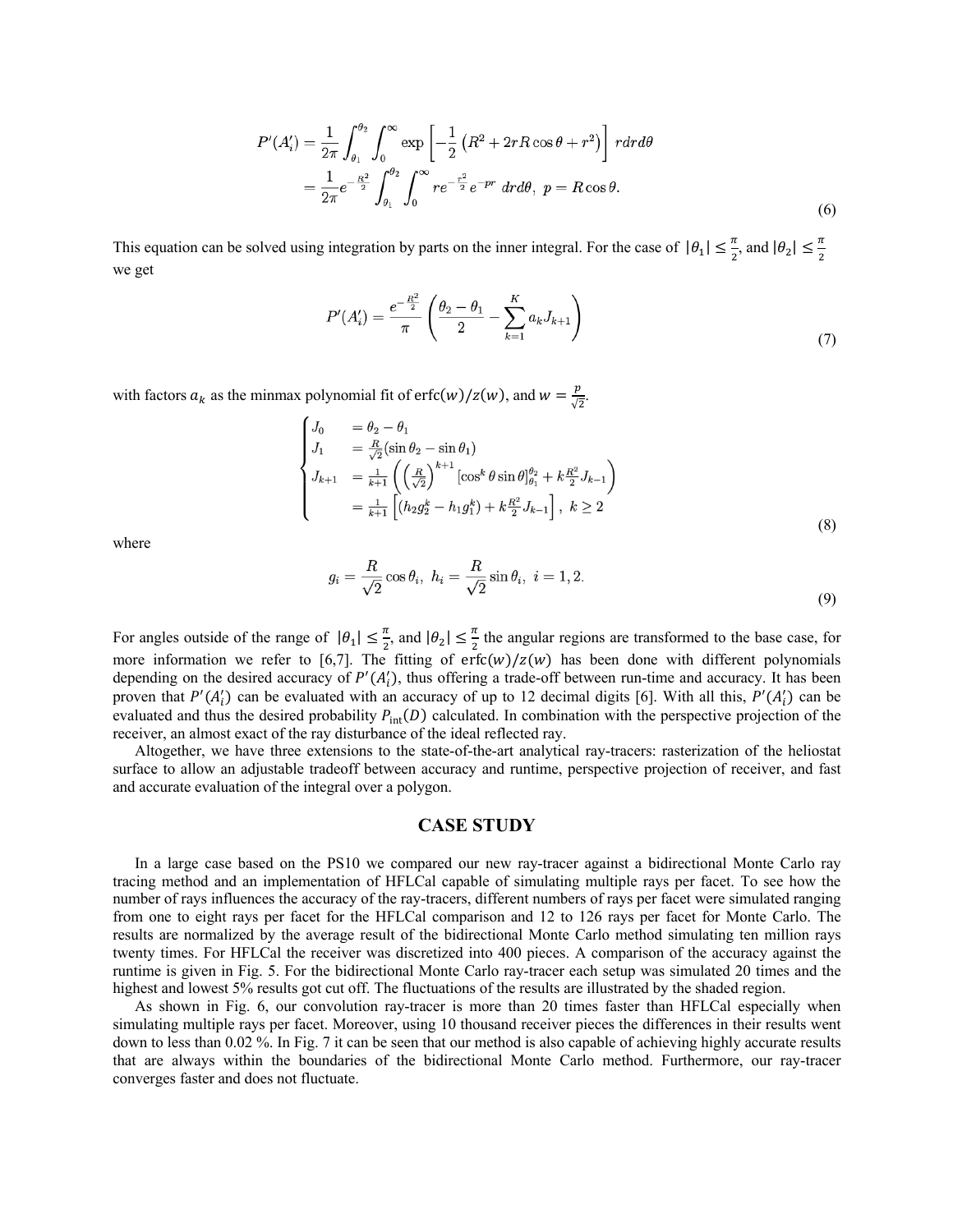

**FIGURE 5.** Accuracy vs. runtime of our convolution method and the bidirectional-Monte Carlo ray-tracer, using the PS10 test case with 624 heliostats.



**FIGURE 6.** Accuracy of the optical power vs. runtime of our convolution method and the HFLCal method, using the PS10 test case with 624 heliostats.

Beside comparing the summed optical power on the receiver surface, we now investigate the accuracy for each single receiver cell of the flux map. In Figs. 7, 8 and 9, we see the flux maps for the Monte Carlo, HFLCal and convolution method with about 140 000 rays for the PS10 test case with cavity receiver, using 40 by 40 receiver pieces and a DNI of 820 W/m<sup>2</sup>. All methods show a similar flux map.

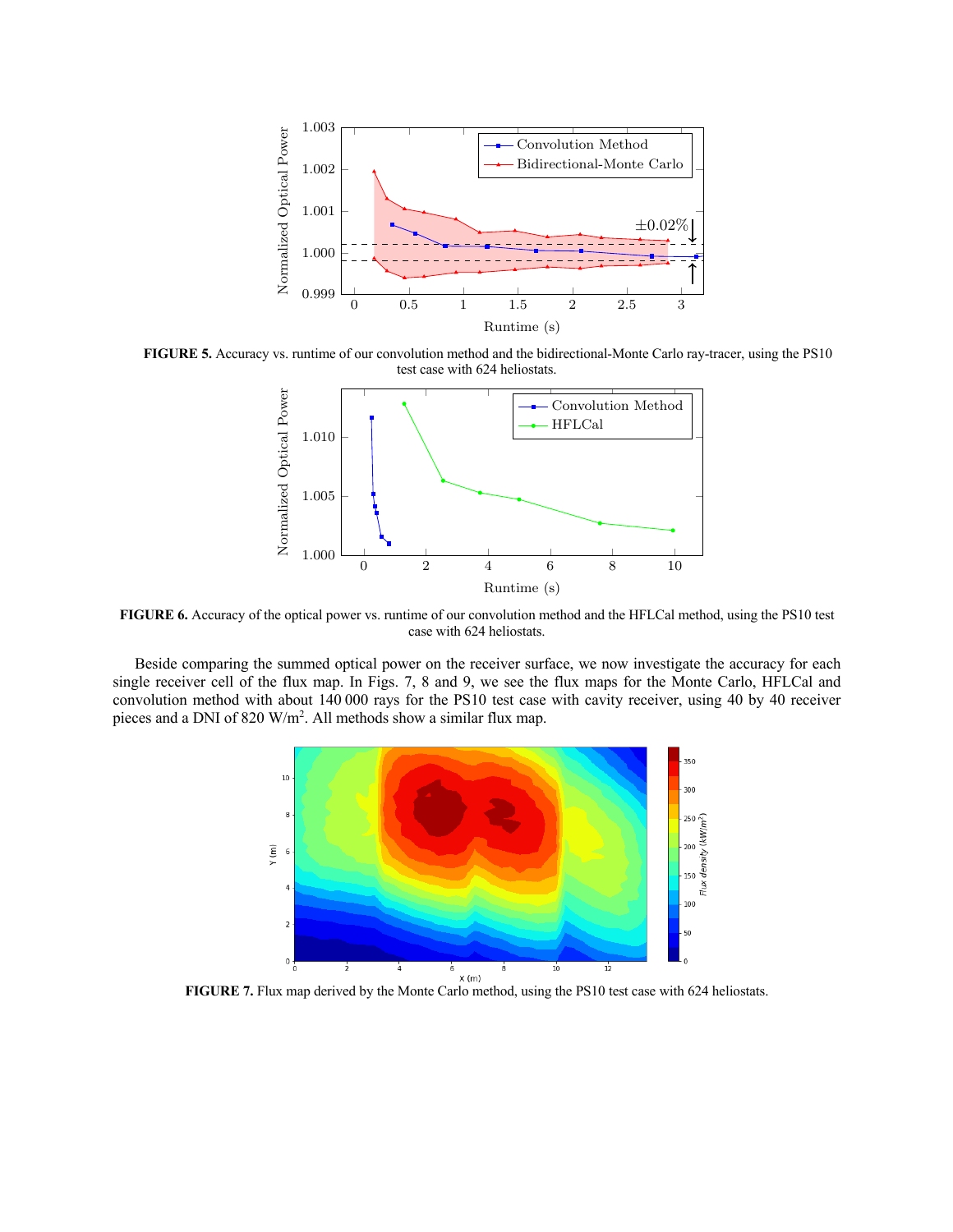

**FIGURE 8.** Flux map derived by our convolution method, using the PS10 test case with 624 heliostats.



To measure its accuracy, we compute the root mean square error (RMSE) to the reference solution, using once again the bidirectional Monte Carlo method with 140 000 rays. The receiver resolution then got quadratically increased, thus splitting one receiver piece into four new ones each iteration. Afterwards the fluxmaps are summed back to the 40 by 40 resolution. With an increase of the receiver resolution the run-time increases while the RMSE decreases. Fig. 10 illustrates the relative difference between the flux maps. As expected, the fluxmaps of our convolution method have the exact same RMSE. This is caused by the fact that the perspective projection of a splitted receiver piece take up the same area as the projection of the original piece. Moreover, the integration of each piece is almost exact. Thus, the optical power of the four splitted pieces sum up to the same power as the original one. Since the accuracy of HFLCal largely depends on the receiver resolution, it takes about four times as long to reach a similar RMSE. Fig. 10 also shows that the 40 by 40 fluxmap of our convolution ray-tracer is three times as accurate than the one generated with HFLCal.